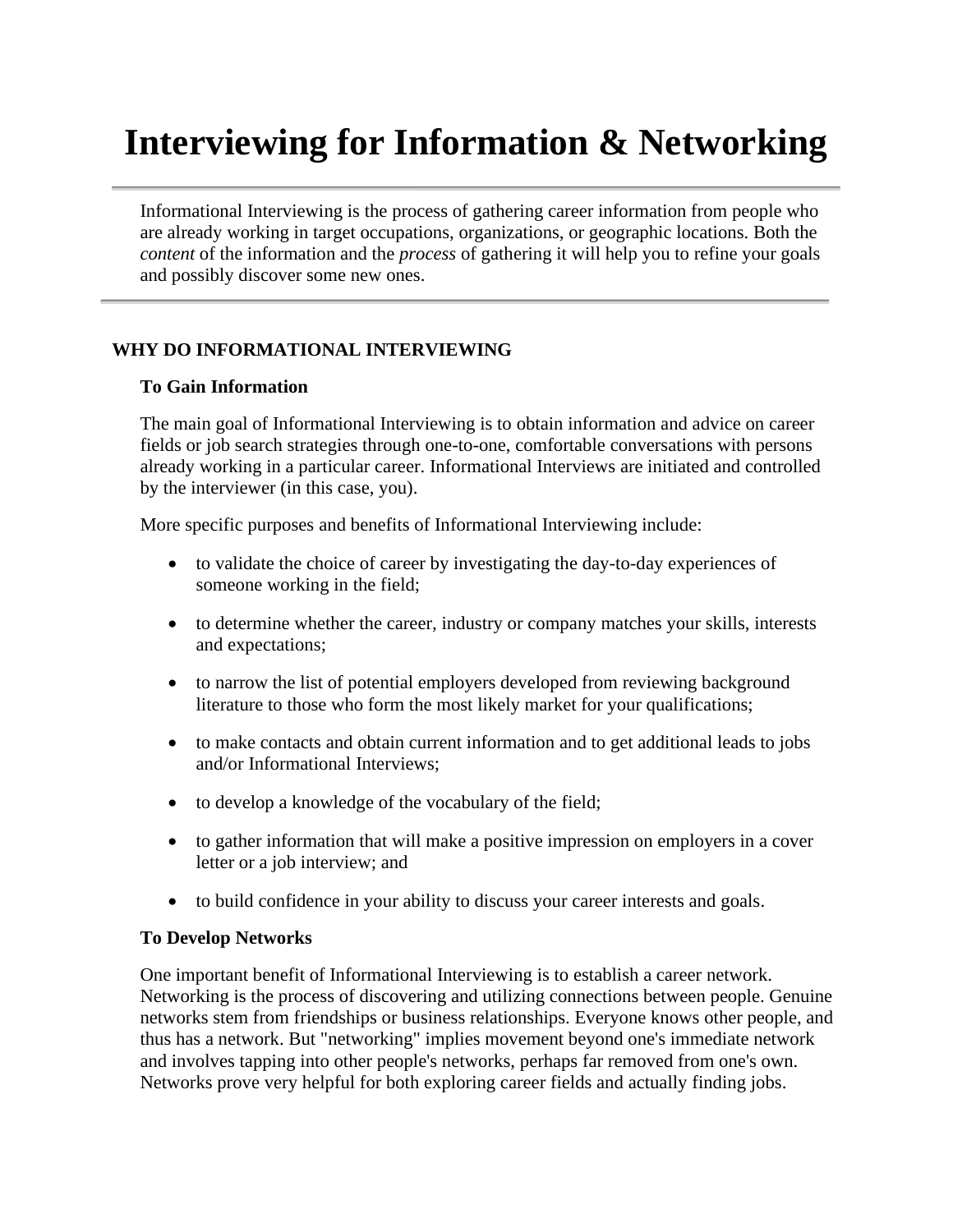#### **FINDING PEOPLE TO TALK TO**

It is not easy for some people to start Informational Interviewing. There are two types of approaches which are used, and you may wish to start with the low risk, indirect approach until you gain confidence.

#### **The Indirect Approach**

Think about everyone in your circle (family, friends, neighbors, classmates, present and former co-workers, mentors, supervisors, faculty members, members of the club[s] to which you belong, etc.). There is probably at least one person in your circle who has information about the career you are considering. Ask everyone on your list to suggest the names of people who are employed in companies or fields you are investigating and ask for permission to use their name in contacting these people.

For example, Bob, who is interested in starting out as a personnel assistant, found that the father of one of his friends was in charge of personnel for a major local consulting firm, and he was able to arrange for an interview. From this first interview, he obtained the names of other personnel managers in the area who might supply him with career information.

Alice started by interviewing one of her marketing instructors, who referred her to computer marketing representatives in the companies she had researched.

# **The Direct Approach**

The most direct way of finding people who can furnish useful information in Informational Interviews is to approach companies and organizations, identify potential interviewees, and ask directly for an interview. To do this you must get the names of persons who are in charge of the departments which interest you. If the names are not mentioned in the company's literature, they are usually obtainable from the organization's website or through LinkedIn. LinkedIn is a popular platform to reach out directly to recruiters, hiring managers and alumni to obtain more information. You can also call an organization and ask for the name of the person who is in charge of a particular department (e.g., the personnel or marketing department manager). Requests for this information are frequently made in the normal course of business.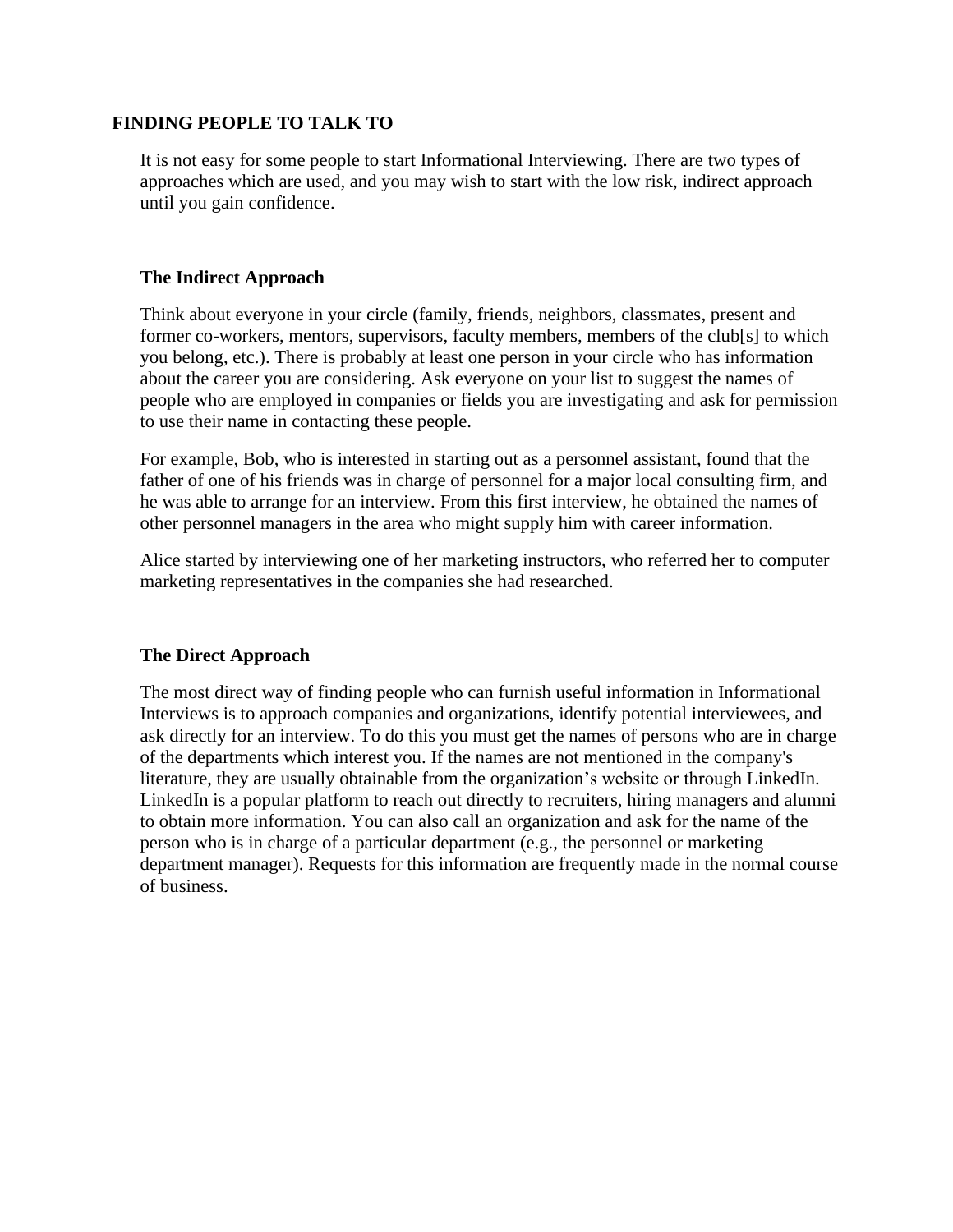#### **PREPARING FOR THE INFORMATIONAL INTERVIEW**

This is a critical step! Too many students often set up interviews, then "drop in" for their appointments without doing any homework. Employers or alumni are often frustrated when they talk with a student who knows *nothing* about their field.

Prepare for Informational Interviews well in advance. You must begin with a selfassessment. The better you know yourself, the more likely you will pursue a career that is both enjoyable and rewarding. Next, conduct a thorough search for information about the careers that interest you and on any organization you intend to contact. There are several sources that could provide the names and addresses of people with whom you might set up an Informational Interview. Begin by checking the following resources in Career Services:

- Alumni Directory
- Employer Directories
- Professional Associations and Journals
- Internet (Handshake, LinkedIn, etc)

Add to your list, other people that you know:

- Professors
- Family, Friends
- Career Services Office

Also, the more you know about an area or an organization, the more intelligent and productive your questions can be -- plus your interviewees will be impressed by this knowledge and preparation on your part.

Before your Informational Interview, plan open-ended questions that will stimulate discussion and enable both of you to learn about each other. See the list of sample questions on the following pages.

Plan ahead what you want to communicate about yourself: skills, traits, goals. Think about ways to get these attributes across by means of the questions you ask and the way in which you conduct the interview.

Focus on the interviewee's views, opinions, thoughts, and feelings rather than cold facts. Your interviewee will enjoy the interview more and will feel more positive about you as a result.

| I have reviewed my notes on my Self-Assessment                                  | No, not yet<br>Yes |  |
|---------------------------------------------------------------------------------|--------------------|--|
| Type of Job or Occupation I would like to check out:                            |                    |  |
| [Summary of Research (on company/alum/recruiter) [via website, LinkedIn, press] |                    |  |
|                                                                                 |                    |  |
|                                                                                 |                    |  |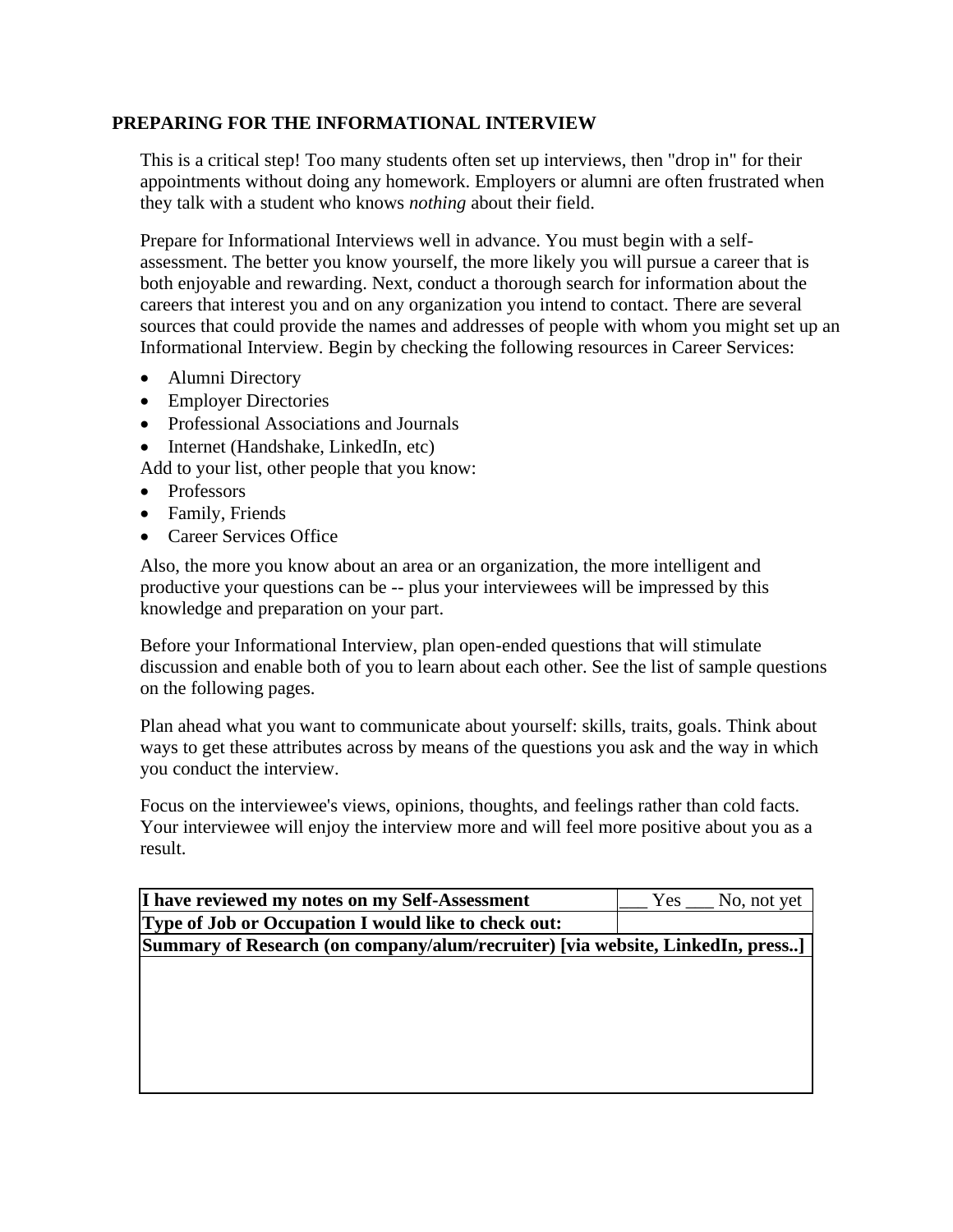#### **SETTING UP THE INFORMATIONAL INTERVIEW**

Having done your research on organizations and having identified the people with whom you wish to speak, you are now ready to arrange your Informational Interviews. Contact each person to ask for a time when you can meet to discuss their organization and, in particular, what this person does on the job. Be sure to make it clear that you are interested in gathering information and advice--*not a job*. Be prepared to explain the kind of information you want.

These are a few major strategies in contacting the individual with whom you want to meet:

- 1) Find the person on LinkedIn and send a connection request. Introduce yourself and explain who you are (e.g., a student, a person thinking of changing jobs). Perhaps, mention how you found the person's name.
- 2) Send an e-mail (remember to proofread all your correspondence so that it is error-free) and follow it up with a phone call. Introduce yourself, explain your interest in the individual's organization and job, and propose a meeting. State the reason why you are reaching out (to learn more information), and the amount of time it would take to conduct the interview (usually 20 - 30 minutes). You can also mention that you will call to confirm a date; then follow up with a phone call promptly. You will be hard to ignore!
- 3) Call the person directly. The response will be quicker, whether yes or no. If no, express your regret and ask who *would* be the appropriate person for you to contact. State your appreciation for any referral names given to you. You should then begin the process again with that person.
- 4) Have one of your contacts (e.g., parent, friend, professor) arrange an appointment for you. Use whatever approach feels most comfortable and appropriate for you.
- 5) Drop in on the person in hopes of meeting right away without an appointment. This approach is riskier, yet the spontaneity may be impressive and generate a favorable response.

| The person I would like to speak to about their job is |  |
|--------------------------------------------------------|--|
| Name:                                                  |  |
| Title:                                                 |  |
| Organization:                                          |  |
| Address:                                               |  |
| Phone Number:                                          |  |

#### **I have confirmed the arrangements for my Informational Interview as follows**

Date and Time of Interview:

Address where Interview will take place:

Parking Arrangements:

Other Information: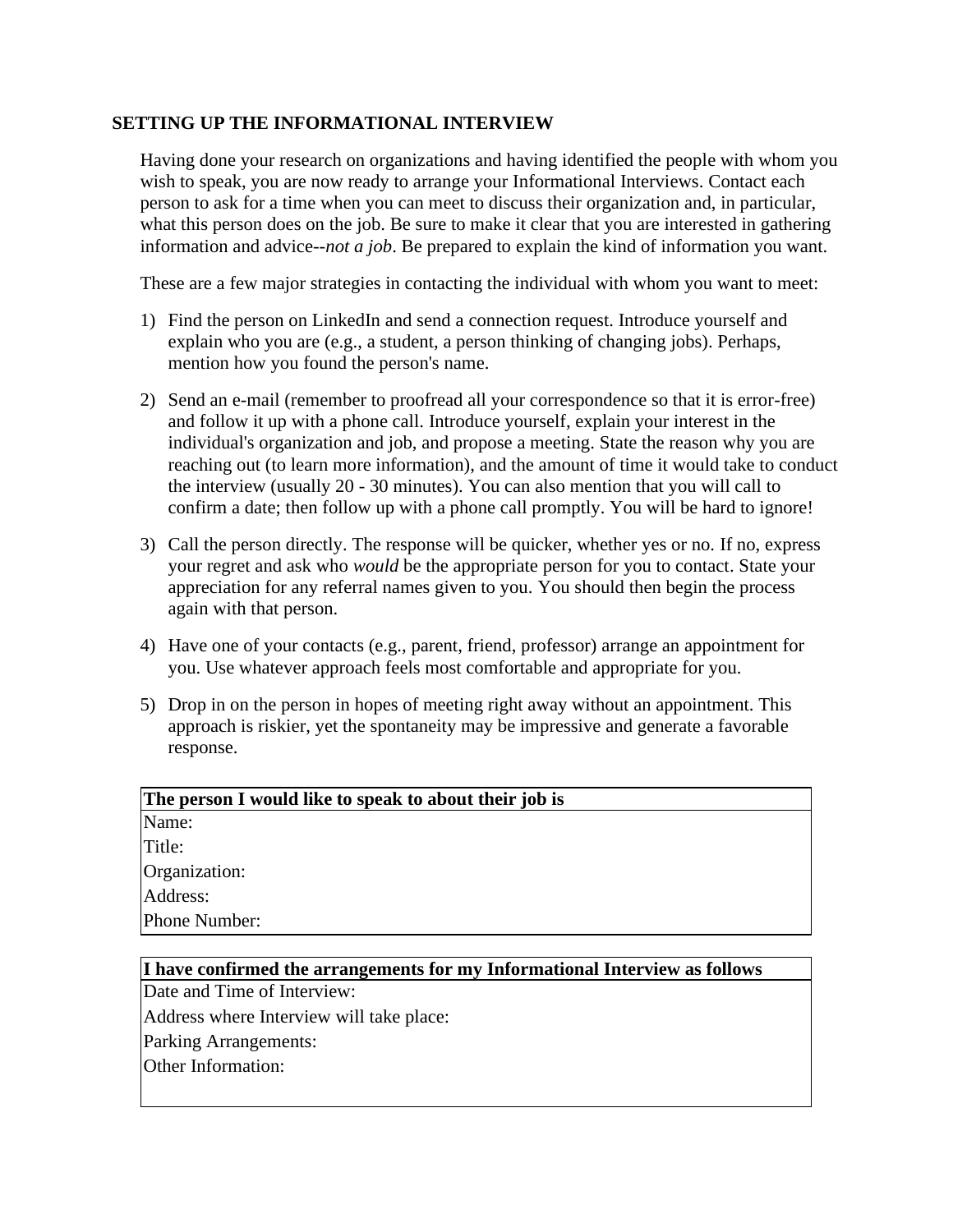#### **CONDUCTING THE INFORMATIONAL INTERVIEW**

Remember that your purpose is to *gather information* from someone who is working in a career area of interest to you. YOU ARE NOT ASKING FOR A JOB! You are seeking information to help you understand the realities of working in a specific career field. *You* will be doing the interviewing. Be prepared to take lots of notes!

In preparing for your interview, it is important to recognize that all Informational Interviews are not alike -- your goals for such interviews will change along a continuum like this:

General Career Research ---------- Specific Job Research Advice

#### **General Career Research Interviews**

Your goal is to acquire basic information about work responsibilities, lifestyles, working conditions, educational background and experience requirements, while accumulating acquaintances in a field or in a particular kind of work environment or organization of interest to you. This type of interview will dominate your early career planning activities. You are seeking *information*.

#### **Specific Job Search Advice Interviews**

After you know what you want to do, but are unsure of how to achieve it, your goal is to acquire advice on how to break into the field or organization of your choice. In these interviews you will want to be particularly sure to communicate clear ways that you can contribute, while at the same time seeking information and ideas. Though job leads can come from such interviews, it is vital that you *not* go into such an interview seeking a job. You are seeking *advice*.

After clarifying *your* objectives for the Informational Interview and doing the necessary background research, you are now ready to conduct the interview. Remember, this should be a low-stress, enjoyable *conversation*, not an anxiety-provoking interview.

#### **Stages of the Informational Interview**

Begin by setting the stage. Give your introduction and remember that **you are in charge of the progress of the interview.** It is normal to spend a few moments in establishing a climate of relaxation through chit-chat about mutual contacts, the office environment, or weather. More than a few moments of this will make a contact think you are wasting their time. Restate your time goal at the beginning of the interview and do not exceed it without negotiating an extension.

*Developing Rapport:* One way of developing rapport is by asking people to talk about their jobs, their personal career development, and their likes and dislikes about the field. (See list of questions in the next section.)

*Getting Referrals:* Once you are nearing the conclusion of an Informational Interview, you should always ask, "Can you think of any other individuals who can provide me additional information about \_\_\_\_\_\_\_\_\_\_ occupational field/employers? May I say that you suggested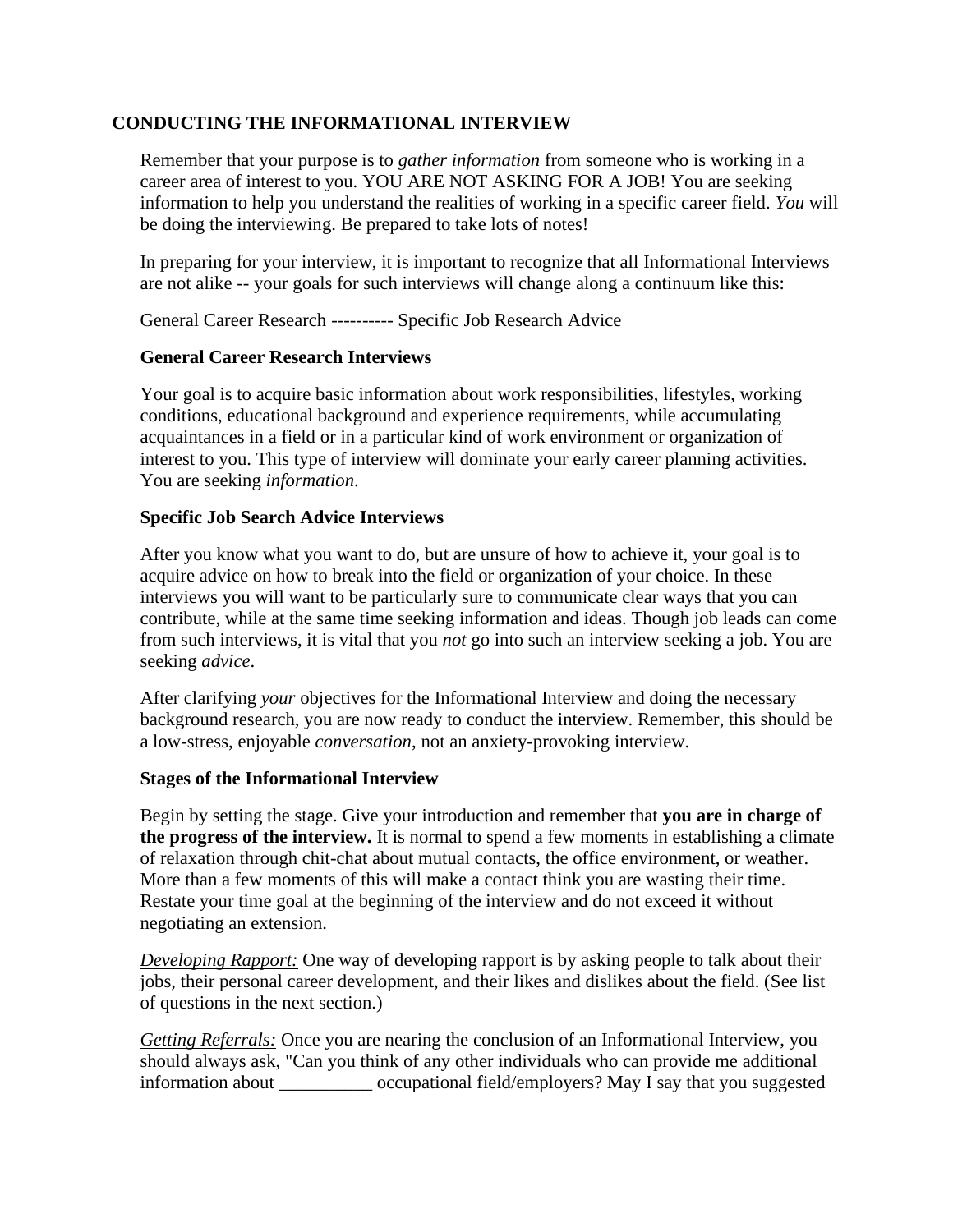that I call?" In almost all cases, your contact will be able to refer you to others and will be pleased to do so.

*Ending the Interview:* It is a thoughtful gesture to thank the contact at the end of the interview and to send a thank you note/email to them after the meeting. It will create a favorable impression and smooth the way for another contact in the future.

*Stay in Touch:* Ask if it would be all right to inquire about new developments and leads in the future. Extensive networks of satisfying personal and professional relationships have been built through Informational Interviewing.

The completion of successful Informational Interviews gives you solid data on where jobs are and what employers expect. It can help you decide which employers you wish to approach and may help unearth new job leads. This is a good time to refine a résumé because you have a more precise concept of the skills, knowledge, and experience an employer will be looking for in a job candidate.

**Note:** *What If You're Offered a Job?* Sometimes a job hunter who is doing an Informational Interview is offered a job or a job interview during the course of the Informational Interview. Use your own judgment regarding the offer of a job interview but remember that you had asked only for information. One strategy is to say you will think it over and call them back.

# **Questions to Ask in the Informational Interview**

Again, *you* are conducting the interview. Often you will find, however, that one or two prepared questions on your part will naturally lead to a free-flowing conversation in which you will learn a great deal.

But, remember also that it is easy to let the conversation get off the track, and then you leave without gaining the information you wanted. Listed below are sample questions. You are encouraged to think of others that meet your needs more specifically. The questions are divided into two categories:

- *1) Occupational Field:* Questions to generate more in-depth information on a particular field and on closely related fields.
- *2) Employer:* Questions on the work setting and hiring procedures. Notice that most of the questions begin with who, what, when, where, why and how. Beginning with these key words can help you develop good, open-ended questions for your interview.

# **QUESTIONS REGARDING THE OCCUPATIONAL FIELD**

# **Preparation:**

- What credentials or degrees are required for entry into this kind of work?
- What types of prior experience are essential?
- How did you prepare yourself for this work?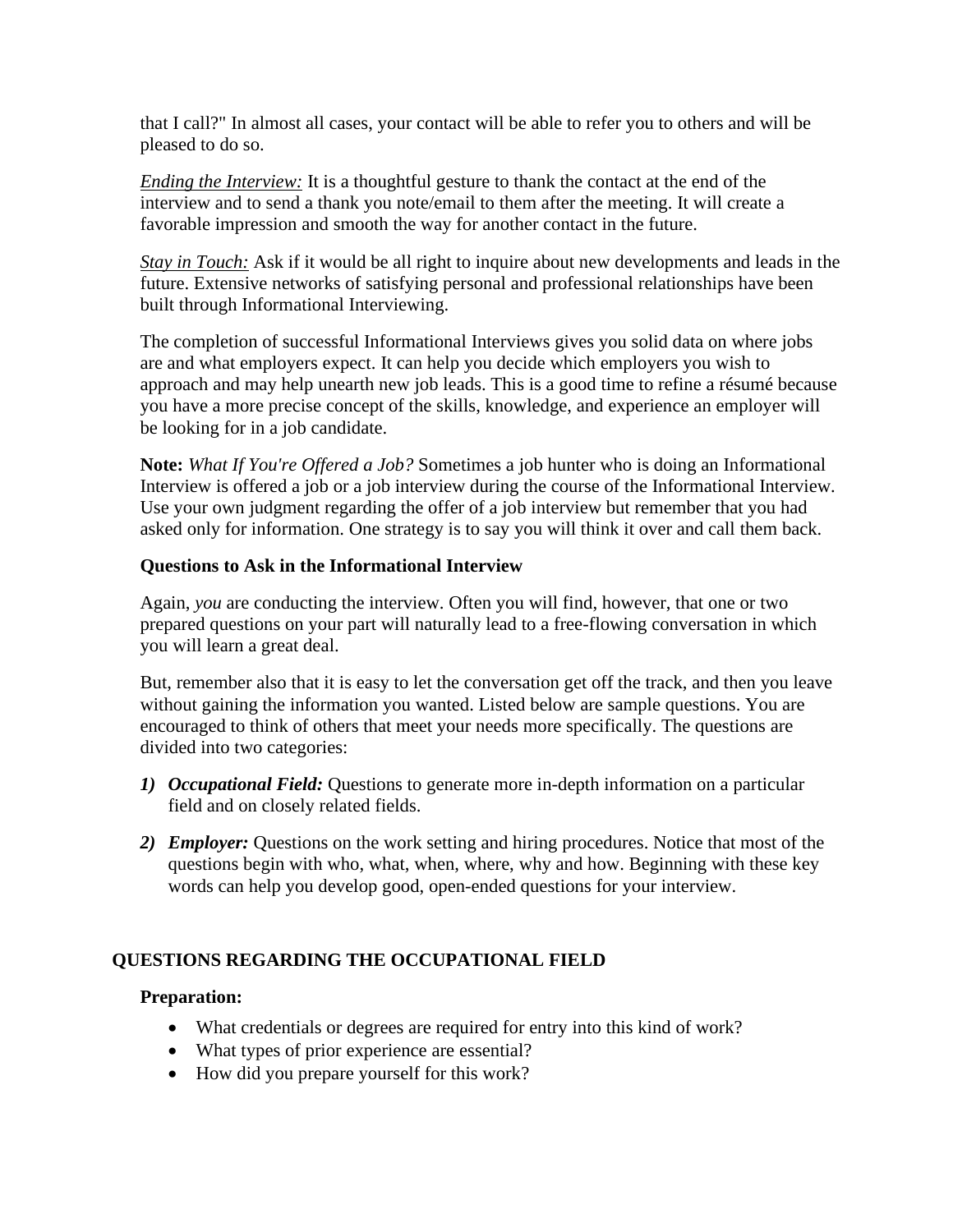# **Present Job:**

- Describe how you occupy your time during a typical work week.
- What skills or talents are most essential for effective job performance in his job?
- What is your level of freedom to solve problems and take action on the job?
- What are the toughest problems you must deal with? Apart from external motivators such as salary or fringe benefits, what do you find most rewarding about your job?
- Has the work changed recently due to technology, marketplace, competition, etc.?
- What do you like least/most about your job?
- How does your work contribute to the organization's overall goals or mission?
- How did you find this opportunity?

# **Lifestyle:**

- How much flexibility do you have in terms of dress, hours of work, vacation schedule, place of residence?
- How often do people in your line of work change jobs?
- What obligations does your company place upon your personal time?

# **Career Future/Alternatives:**

- What type of career paths do people pursue in your field?
- If things develop as you'd like, what sort of career goals do you see for yourself?
- How rapidly is your present career field growing?
- If you were to leave this kind of work, what factors would contribute to your decision?
- If the work you do was suddenly eliminated, what different types of work do you feel that you could do?
- What types of employers hire people with your background; what are some representative job titles?
- Which related fields are you exploring?

# **Job Hunting:**

- How do people find out about these jobs? Are they advertised on websites, by wordof-mouth (who spreads the word?), by the personnel department?
- How does one move from position to position? Do people normally move to another agency (company, division), or do they move up in the agency (company, division)?
- If you were to hire someone to work with you today, which of the following factors would be most important in your hiring decision and why?
	- a. Educational credentials
	- b. Past work experience
	- c. Personality, personal attributes
	- d. Specific skills, talents
	- e. Applicant's knowledge of your organization, your department, your job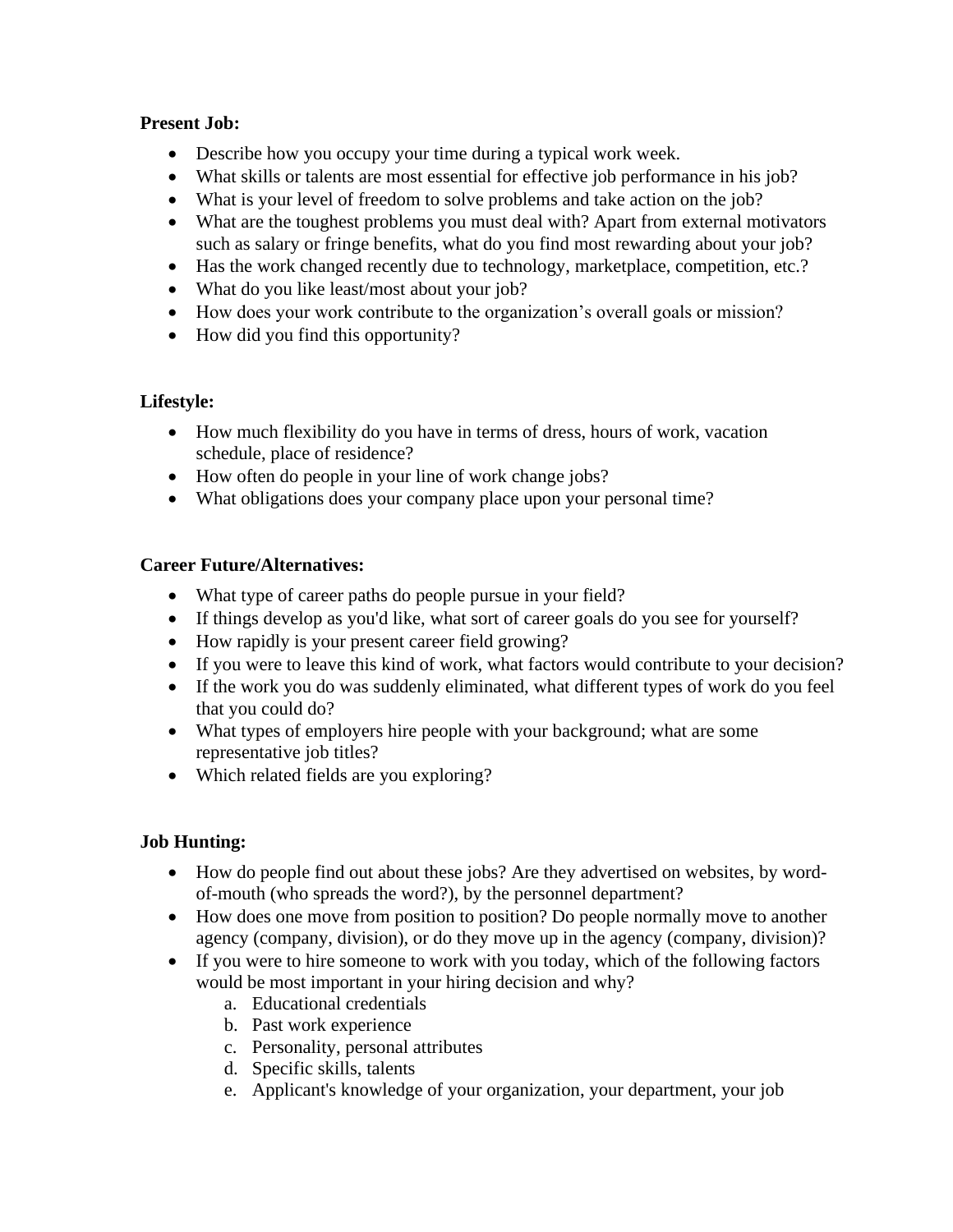# **Advice to Me:**

- How well suited is my background for this type of work?
- Can you suggest other related fields?
- What educational preparation do you feel would be best?
- What types of experiences, paid employment or otherwise, would you most strongly recommend?
- If you were a college student and had it to do over again, what would you do differently to prepare for this occupation?

# **Referral to Others:**

- Based on our conversation today, can you suggest other people who may be able to provide additional information?
- Would you suggest a few of these people who might be willing to meet with me?
- May I have permission to use your name when I contact them?

# **QUESTIONS REGARDING THE EMPLOYER**

- What is the size of the organization/geographic locations?
- What is the organizational structure?
- Can you explain to me what the organization does? (Do your own research first)
- What is the average length of time employees stay with the organization?
- How much freedom is given to new people in exploring departments?
- What types of formal or on-the-job training does the organization provide?
- How often are performance reviews given?
- What are the arrangements for transferring from one division to another?
- How much decision-making authority is given after one year?
- What new product lines are being developed?
- Where is the organization expanding? How does it compare with its competitors?

# **Questions I would like to ask:**